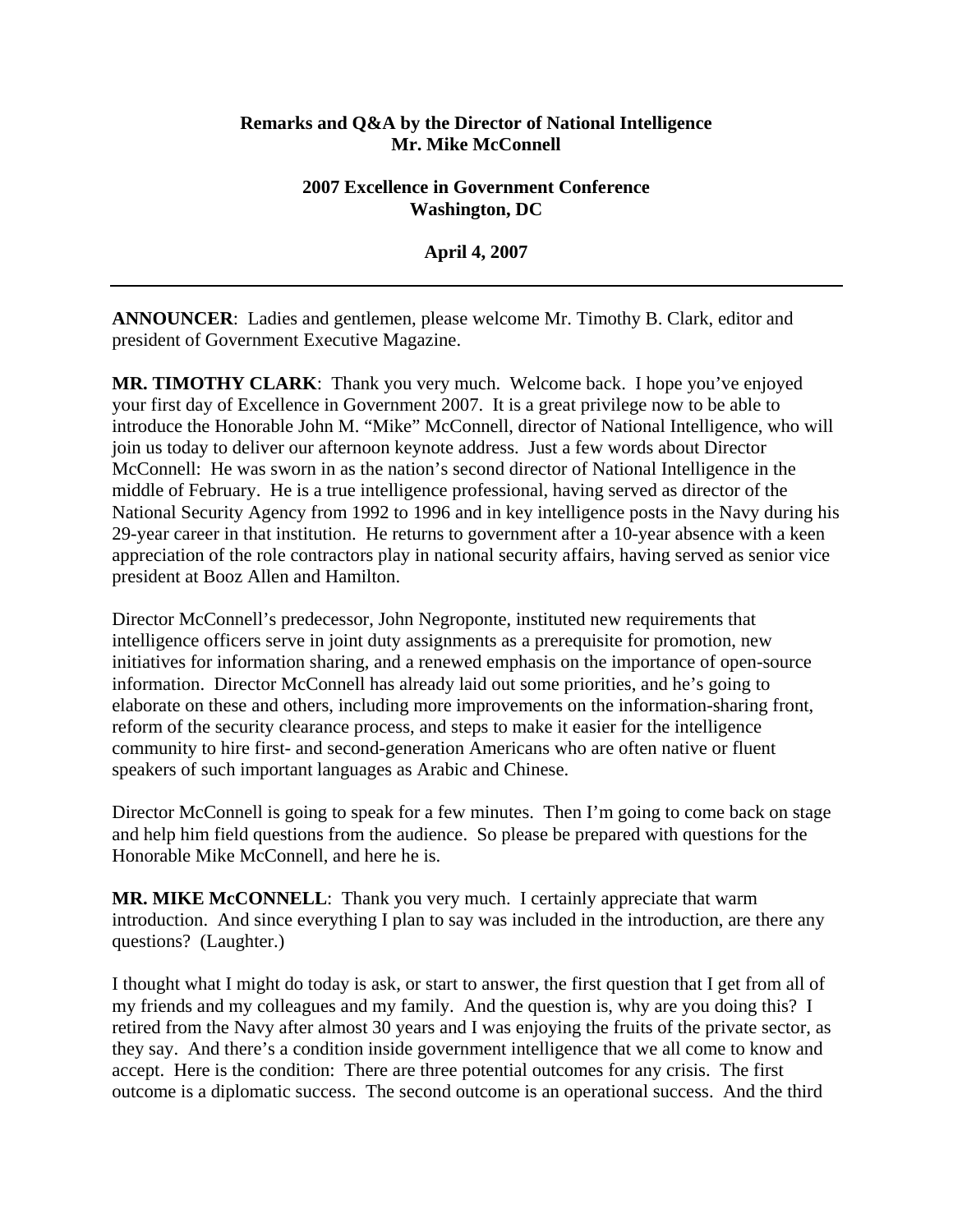potential outcome is an intelligence failure. So if you think about it from that standpoint of view – or from that standpoint or point of view – about what we do and how we do it, why would someone who retired after almost 30 years, enjoying the fruits of the private sector, want to come back? And the answer to that question is, based on the phone call that I received, initially from the vice president and then the president, they thought I could help make a difference.

This community needs to be viable and strong and capable to protect the nation. And I served the community as an insider and as a contractor. The sector that I focused primarily on was national security and intelligence. And so I was a student, an observer, and I had some opinions. So, at least the request was would I consider a nomination, and after I thought about it for a while I said, indeed I would.

The second question that I get is what's a day in the life like? I didn't quite anticipate that my day would start, at least six days a week and some days seven days a week, at 4:00 in the morning. But I have to be in the White House for a briefing session that starts generally – my warm-up starts about 6:30 and then we start the rounds in White House and generally that will start between 7:00 and 8:00. So, my day gets to start real early and so far I'm discovering the things that I wanted to focus on occupies until somewhere around 10:00 or 11:00 at night. So, my biggest challenge early is just stamina. Can I stay with this? It was a little easier when I was a little younger, but that's what I'm adjusting to.

Now I want to give you a point a view on our nation and intelligence. The United States of America, despite all the movies and despite all the novels, we don't like intelligence very much. And if you think about intelligence around the world and most countries of the world, it's a bad thing. It tends to be internal state police, torture, those kinds of things. So, by and large, when people think about intelligence, Americans think about intelligence, it's nice to have in a crisis but it's not something that we want to sustain.

Our history has been we build it for crisis, we sustain it for war, and then we take it down. The only time in our history that we've ever sustained a robust intelligence community was coming out of World War II. We invested a significant amount of our resources in to having a capability, in World War II, to be able to fight and win in that conflict. And as we came out of that period, we were facing a new "ism." We went from fascism to communism, and so there was large-scale, bipartisan support for almost 50 years to build the capability to peer inside a denied territory that spanned 12, 13, 14 time zones. And we were pretty good at it. That's the era that I grew up in. So, as a Cold War warrior, I can tell you that we had very significant capabilities to understand what was going on from the standpoint of internal dynamics, weapons procurement, operations, readiness, missile development, and so on. We were very good at it.

Well, the Wall came down November 1989, and by December 1989, this town was talking about a peace dividend. And so if you chart the budget of U.S. defense and U.S. intelligence starting at about 1990 and going to 2000, it declined about 40 percent. So different era, different "ism." Now it's terrorism. It's a war of ideas. It's ideology to try to impose an outside will on us to reduce our influence around the world. So the challenge is, how do we rebuild the right community to focus on the right issues so we can protect the country?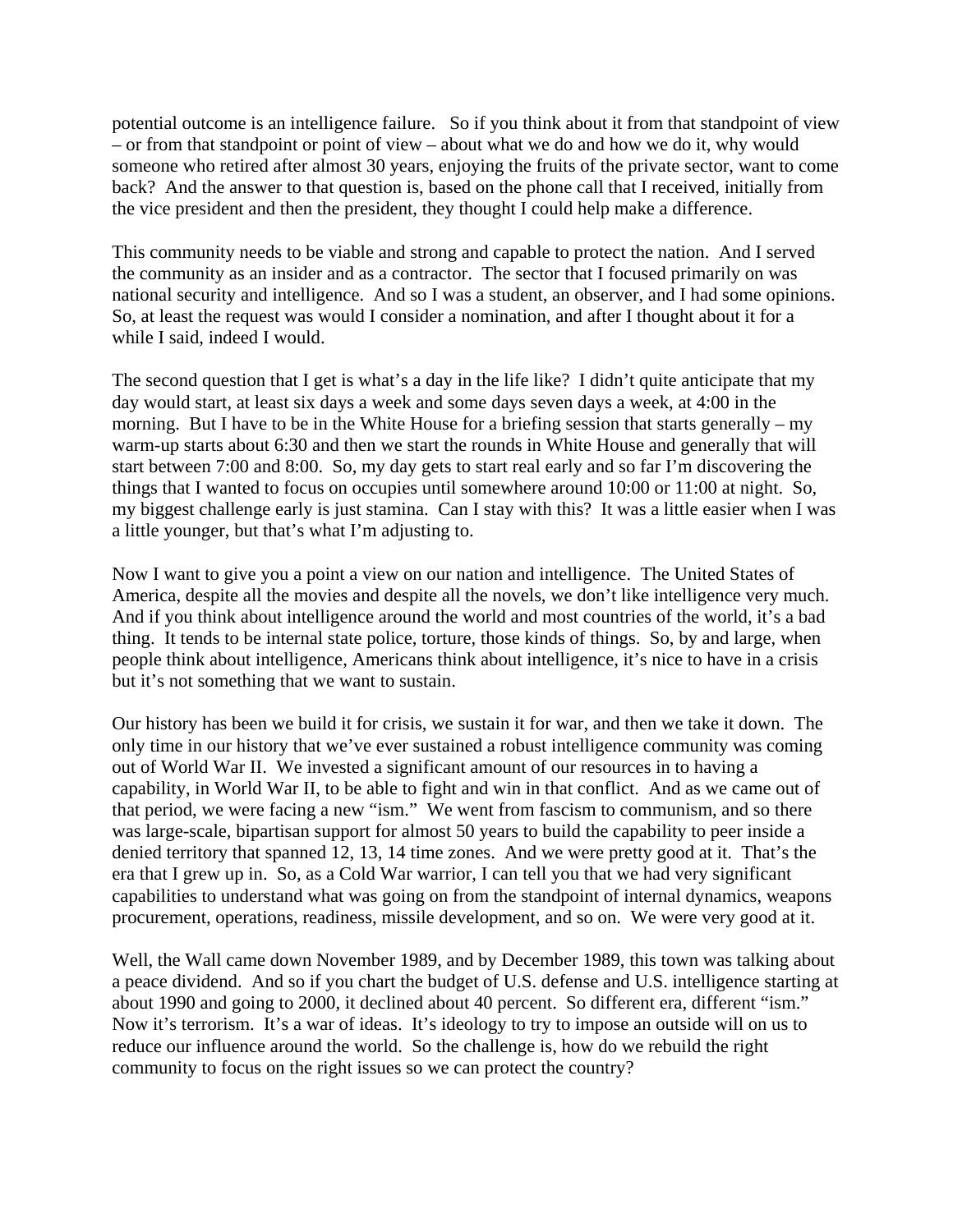In the period of the decade of the '90s, we saw the community atrophy in many areas. One of them was our ability to purchase, procure, acquire large-scale systems. What happened to us as a community? What I would highlight is two things were happening: The community was declining 40 percent and there was something called a dot boom. Fungible skills inside the government, very sophisticated program-management skills, engineering talent, informationtechnology talent was drawn out to industry where the jobs were more plentiful. So we lost a generation in our community in our ability to buy, purchase with skill and acumen, large-scale systems.

We're on a path now to get that corrected – put some increase emphasis on acquisition so we can rebuild the community. We are going to try to make an argument, both to the executive branch and to the legislative branch, that one of the things we must attempt to do is have levels of program stability. What does that mean? Relatively steady state funding. So if you have a professional community that can buy things, that knows the magic of how to do that, you've got reasonably stable funding then you are responsible with regards to managing requirements, then I think we'll be going in the right direction to get our community back on the right course.

Let me highlight a couple of other things. We have rules and laws and regulations about how we should conduct ourselves. First and foremost, we as a community must abide by those laws. We must work to the very best of our ability to achieve the confidence and respect of the American people. And the way we do that is by abiding by the laws which govern our behavior. The laws that we had coming out of Vietnam, Watergate, Church-Pike hearings of the '70s served us well. But it also set up barriers and cultures and processes that did not make us well suited to combat a new "ism," in this case terrorism.

What do I mean by that? When someone enters this country, they are considered a U.S. person. They have all the rights and privileges – let me restate that – most of the rights and privileges of a U.S. citizen. So if the intelligence community is tracking someone of suspected terrorism and they arrive in this country in a legal status, they're now off limits to the intelligence community. Switch to law enforcement. The rules and regulations on law enforcement are much more stringent with regard to conducting surveillance of either U.S. citizens or U.S. persons. So the terrorists that came here and operated here prior to 9/11, so long as they were here legally and so long as they did not break the law, they were mostly invisible to us.

Now, the conditions for that were set in a different era. And the era was the '70s coming out of Watergate and Church-Pike and the hearings of that era about getting the rules for our community behavior established the right way. The emphasis in the community that I serve was foreign. So long as it was foreign or agent of a foreign power, it was reasonable – it was expected that we would conduct our operations for surveillance or tracking or understanding. In today's environment, it's the intent of the terrorist groups to live among us, to walk among us, and to be able to carry out these acts similar to 9/11 in the country today, and if anything, a more catastrophic way.

Now that I'm back – and I missed 10 years – in one dimension I don't feel like I miss very much at all. In another dimension, it was a different set of players, a different geography, and a different set of motivations. And so the scramble has been, on my part, to learn more about the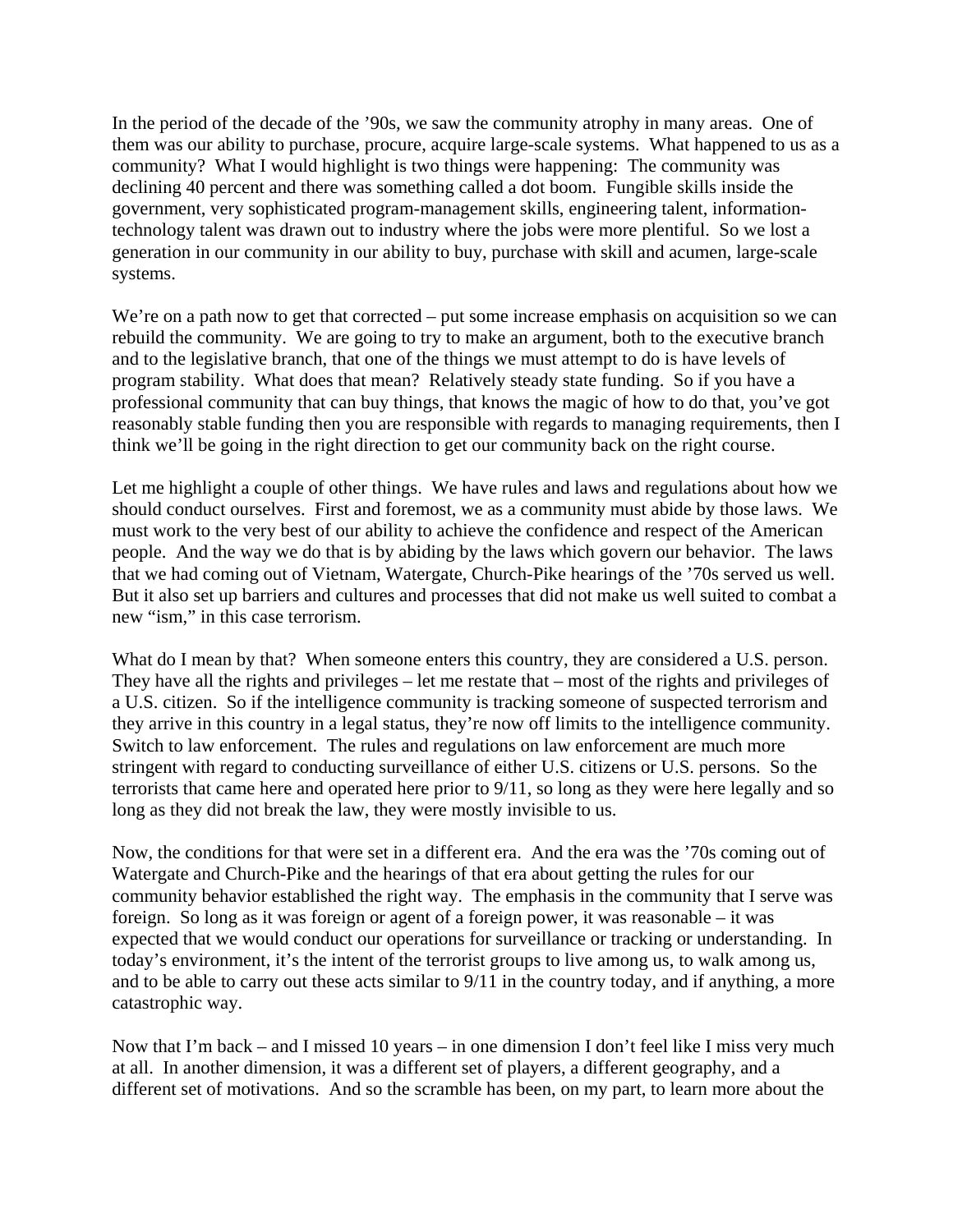personalities and the locations and the activities and the rationale and so on. But now that I've been back in the business for – I'm starting my second month – I have a much better appreciation, and what I'm understanding is for many of the things that were being criticized today are absolutely essential for us to protect the nation.

You hear a lot of discussion about spying on Americans. That's really a very straightforward situation. People who are known to be terrorists outside the United States call into the United States – a terrorist calls into the United States. So the question – the judgment is, should you, could you, is it legal to monitor that phone call? The president, in his declaration that followed 9/11, concluded that is a legal activity for intelligence. And I can tell you with great confidence, because I have personal knowledge, the fact that we do that has saved lives in the United States, most recently just at the end of last year, the one that I was caught up with as I came back into the community.

So the question is, how do we do it going forward? On my tenure or during my tenure, what I hope to initiate is to get us back to a point to debate, consider, and establish the rules, the regulations, and the laws – most importantly the laws that will govern all this activity – in the most productive way for us to do our job.

The last point I want to emphasize, and then we'll take a few questions if you have questions you want to pursue, is the idea of collaboration. What I learned as a player in the government, in my first assignment – first period of time I was in the government – and what I learned in a significant way in industry is that if you have a collaborative environment, the collective lift is significantly higher than if you have stovepipes or individual piece parts attempting to accomplish some level of activity. When you have a collaborative environment that is a diverse workforce and you're working on the same common agenda, the same common set of objectives, you have a significantly higher likelihood of being successful and having a higher level of performance. That's what I hope to achieve in my brief time back in government. I want to try to get this community to be more focused on collaboration as a community.

Now, a term – those of you who follow this community closely – a term you will frequently hear is stovepipe. Today in this town, stovepipe is a bad word. I would say, well, think about that for a second. Originally what were stovepipes for? It was to keep smoke out of a room. That's a good thing. The connotation of today is stovepipe means you will not share. But let me give you a different way to think about stovepipe. Stovepipe gives you technical excellence. It gives you technical depth. It gives you understanding that's unsurpassed anywhere else in the world.

So if you take an organization like the National Security Agency, the one I was privileged to serve as its director for four years, there's a higher concentration of mathematicians, cryptographers, compute power than any other place on the globe. That was true in my time. I'm not sure it's true today but I think it probably is. That allows you to achieve a level of success that you couldn't achieve any other way. Now, the challenge is, how do you have that organization share its information, its collection, its insights, and its understanding broadly across a community to include law enforcement, to include the Department of Homeland Security, to include state and local when there is this whole issue of need to know?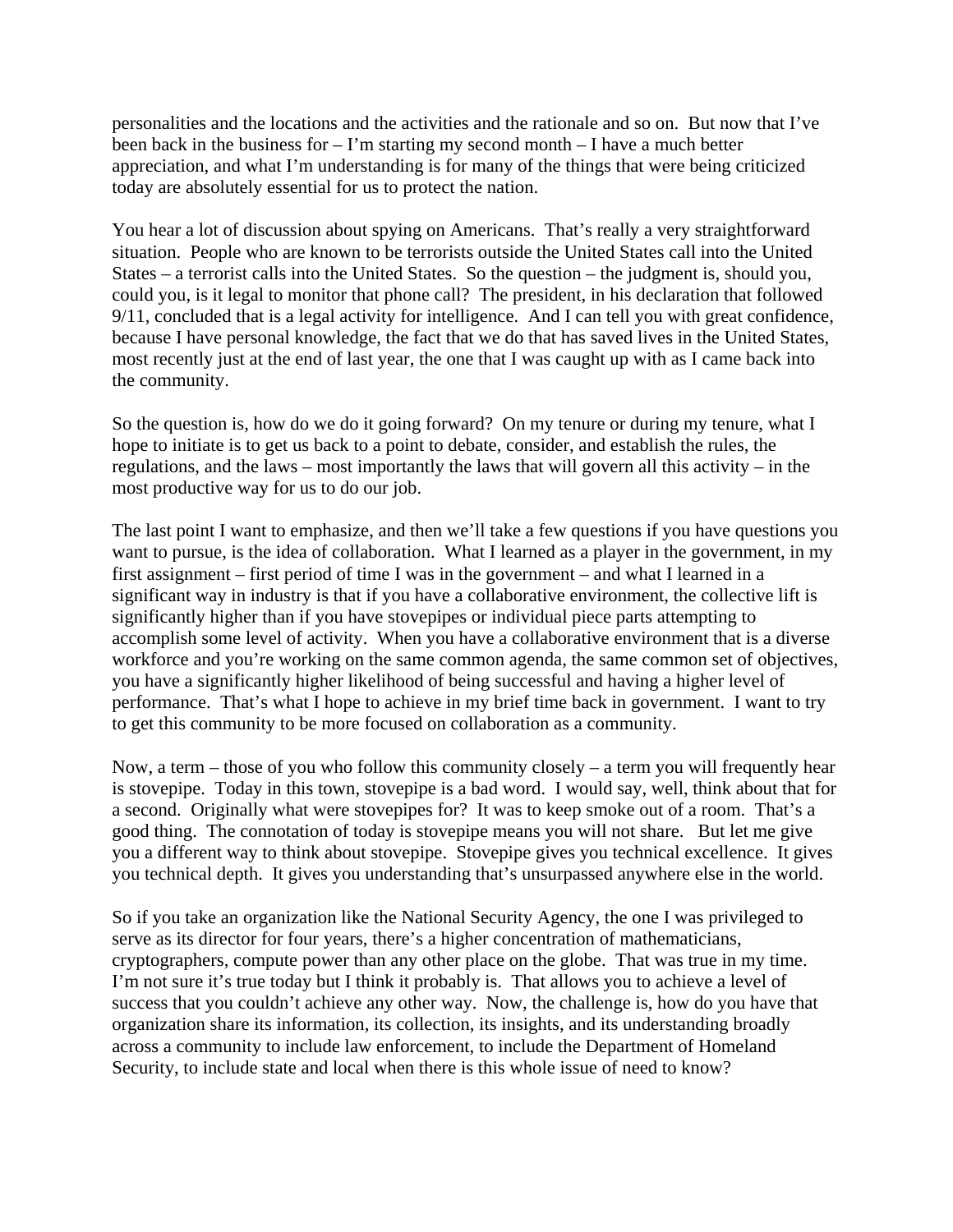Remember World War II; between the British and the United States, we were breaking the codes of the enemy. We knew the war plans frequently before the generals in the field knew the war plans. So the mindset was at all cost – at all cost you must protect this information, and so the mindset was need to know. That served us well in World War II. It served us well throughout the Cold War because you had to protect sources and methods. I would submit, today we need to shift from need to know to analysts must have a framework that says its my responsibility to provide.

If you think about it that way, a responsibility to provide, that doesn't mean you compromise sources and methods; it means you find a way to understand your customers and your clients in a way that's very sophisticated. You have an understanding of sources and methods and you can task them at the right time and the right place. Most importantly, you get the information the customers need delivered to them in a time, in a format that allows them to make a difference, whether that's the president of the United States, it's someone heading an agency or a department in the government, it's a soldier in the foxhole in some battlefield, or it's the mayor of Seattle, or it's the fire chief in L.A. It's knowing the customers in causing the right information to get delivered in sufficient time to make a difference.

So that's the way I'm thinking the community as I start off on this tour inside the government. I'm sure you probably have questions about some of that so I'd be happy to stop at this point and take some questions and see where you'd like to go. It's my understanding there's some microphones – ah, here we go – microphone is in the audience so just raise your hand and we'll get someone to hand you a microphone.

**MR. CLARK**: I'm joining you hear on stage, Director McConnell, and maybe I'll ask the first question.

## **MR. McCONNELL**: Please.

**MR. CLARK**: A common concern all over government is about how to assemble the right staff to do the job, and it strikes me that the intelligence community has a special challenge in that regard. You need young people who understand the new technologies. You need people who speak foreign languages who might not have been eligible for employment in the intelligence community before. Could you speak for a moment about what you see as the challenges in staffing the community and how you are dealing with them?

**MR. McCONNELL**: Exactly the right question. Ultimately getting the right people is the key to making this whole community work. Let me give you the good news. The good news is post 9/11 the spirit of patriotism and dedication and I want to make a difference was so overwhelming that the rolls of this community filled up pretty quickly. I just had a chance to go visit Baghdad, Kabul, and Pakistan. And, of course, my focus was not only the war – one in Afghanistan and one in Iraq – but also this al Qaeda presence in that region and what we might do about it and so on.

Now, what I can report to you is the youngsters that are there working those issues today don't know anything other than collaboration. I went into a number of the watch centers where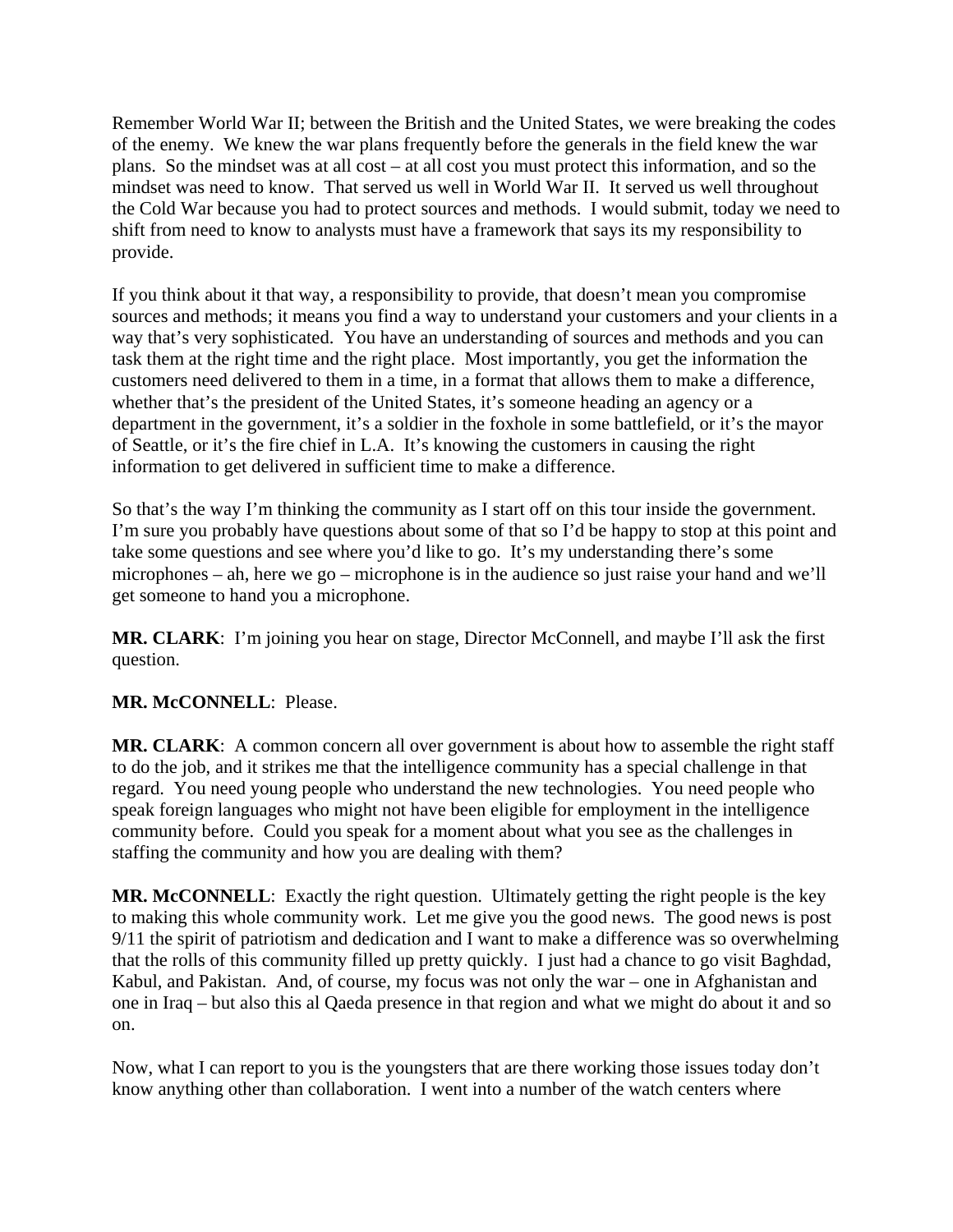literally side-by-side you would have CIA analysts, NSA, NGA, DIA – and if I'm using alphabet soup that's not familiar to you, I apologize, but it's all the major agencies in this town that represent a set of disciplines or know-how or skills to include the FBI and the [National Geospatial-Intelligence Agency] – all the piece parts and the experts were there and they're working in a way to be successful and they're being incredibly successful.

So, as I pass through, my thinking was if we can just figure out a way to bottle what's happening here and bring it back to this community, we will serve the nation's interest going forward. So the challenge is to attract them. The major challenge then becomes retaining them. And can we create the spirit of service and excitement and dedication in this community that existed throughout the Cold War when you had a very steady-state high-caliber workforce? And so that's the challenge for leadership: Can we create those conditions to sustain that level of commitment?

**QUESTION**: Thank you for taking my question. What do you see that the intel world will look 10 and 20 years from now? What are some of the opportunities, if you might share those with us?

**MR. McCONNELL**: Opportunities in the community or opportunities for us to serve?

**QUESTION**: For us to serve.

**MR. McCONNELL**: Let me go to the one that probably commands a lot of my attention and that's cyber. What I would ask you to think about for a second is you as an American. Every person in this room, I'm guessing, is sitting close to a wallet or a purse or something and in there is a credit card. When you start to think about how you run your day and how do you run your life, what I would submit that all of you are dependent upon networks in one way or another. If you think about your day, whether you go to work, you stop to buy gas, you ride an elevator, you turn on lights for electricity, you turn on a computer, you clear your bank account, you make a deposit – everything you do in some way involves networks.

Now the good news is, as a nation, we depend on it more and it's raised our productivity, our efficiency, and our stand of living. The bad news is – you probably haven't thought about this side of it – it's introduced a level of vulnerability that's significantly more potentially damaging than most of us think about. Let me give you an example. The financial services industry  $-I$ visited a small firm in New York not long ago and I was getting an understanding of their business. They would clear the equivalent of the U.S. gross domestic product – the equivalent of the entire U.S. gross domestic product every three days, and they did it at submillisecond timing. You do that of course to prevent arbitrage.

So, you ask about opportunity and risks for the future; one of the things I worry about most is the current laws and regulations that we have prevent us from using all the talents of the capabilities of the government to even play broadly in protecting the nation. We think mostly about exploiting, in a foreign context for foreign intelligence exploitation; I would submit there is a huge protection aspect of it. There's the exploitation aspect, which, you know, we see movies and novels about how it's exploited; there's also an attack dimension. So in our community,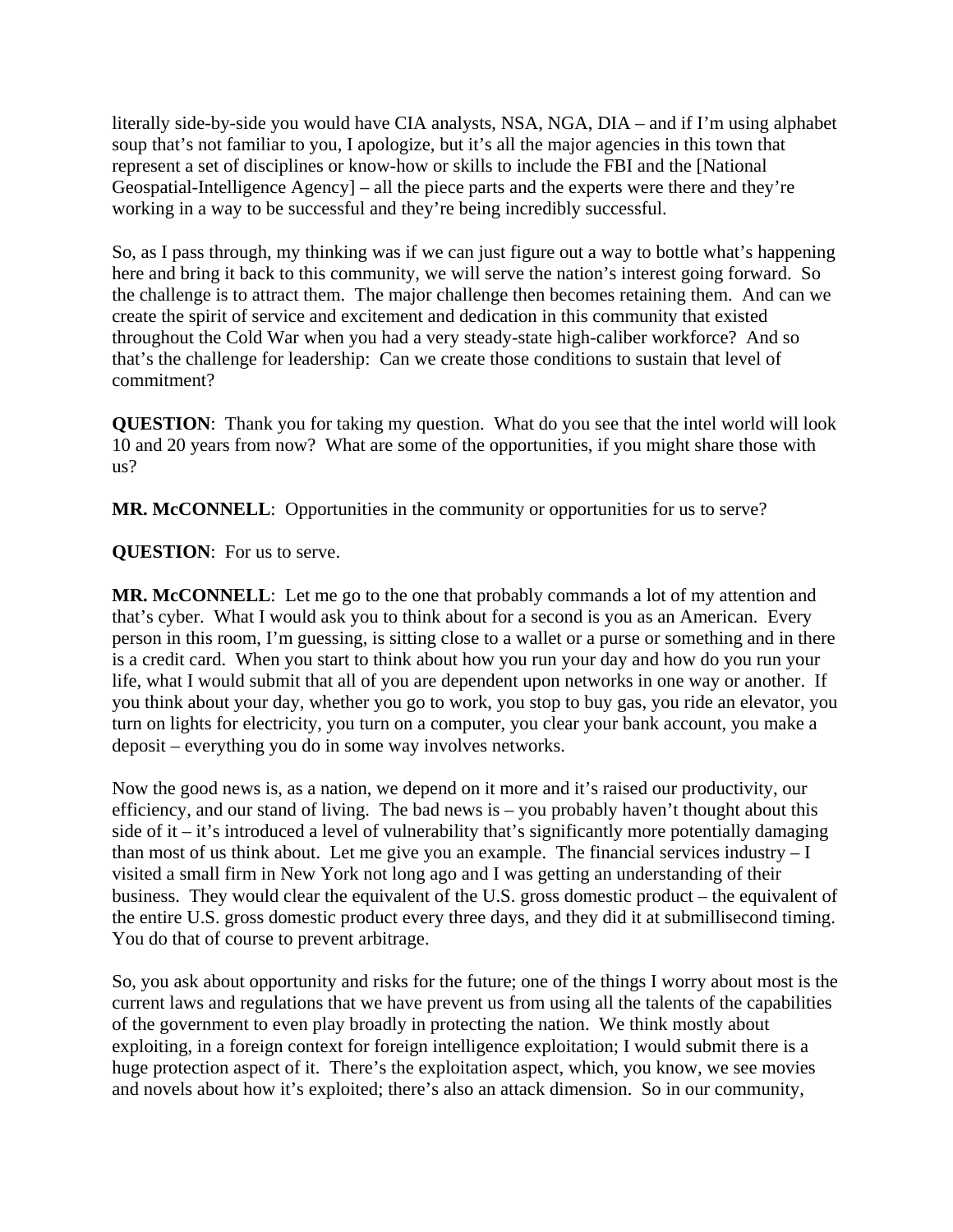opportunity for those on the inside is to shape that, cause it to be better, and from opportunity for us to serve the nation, I think that's an area that we're going to have to spend a lot of time on  $-a$ lot of debate on the Hill, a lot of dialogue about the right policy and the right law to get it correct. I think that's the big challenge going forward.

Let me add one to that. People often ask me what keeps you up at night; what do you worry about? If someone were to have a sophisticated attack on our financial services system, let's just say cyber networks broadly, at the same time that they mailed through U.S. mail, FedEx, and [UPS] the equivalent of letters sprinkled with anthrax throughout the country, it would have a devastating impact. If you chose the right time, right place, right season, it may have a maybe even more overwhelming devastating impact.

I don't know how you think about it but I worry about that. So the opportunity for this community to think about it, plan for it, get the right laws passed, get the right collaboration, the right oversight, make sure we're doing it right but then preventing that sort of thing is something that – the way I think about it is would be the highest calling of public service. Sorry for the long answer but you hit one of my hot buttons.

**MR. CLARK**: Question right here.

**QUESTION**: In the wake of 9/11, a big discussion began over the proper organization of the intelligence community, and for the reasons that you cited, to better improve sharing of information within the community. When Congress debated the Homeland Security bill, they considered having a high-level directorate of national intelligence within that agency and later created the office that you hold, DNI. Do you think we've got it right? Is there something that you would change?

**MR. McCONNELL**: We don't have it right yet. The part of the debate earlier was to create a department of intelligence, and that was not warmly embraced in some circles, I would say. So now, as DNI, I'm responsible for basically two things if you just sort of reduce to the bottom line: the budget for the 16 components of the community and ensuring that no one breaks the law. Now, 15 of those agencies work for another Cabinet official, so I would submit that's a challenge. If you're going to dictate someone else's budget in another department and worry about compliance with the law and the regulations where you don't have direct line management responsibility, you cannot hire or fire, it puts you in a challenging management condition.

So the debate that I'm going to initiate, in the time I'm in, is do we have it right? My opinion so far is we need to adjust. And then, more importantly, what should we do about it? Now, that's a dialogue that some want to engage in and some do not. And so I'm working my way through that. I don't yet have a formula for a set of recommendations; I just know what I'm experiencing in the first six or eight weeks.

**MR. CLARK**: Right back there, yes.

**QUESTION**: Director McConnell, you mentioned the challenges that you face in finding and recruiting the right kind of people with the analytical skills, language skills, and technical skills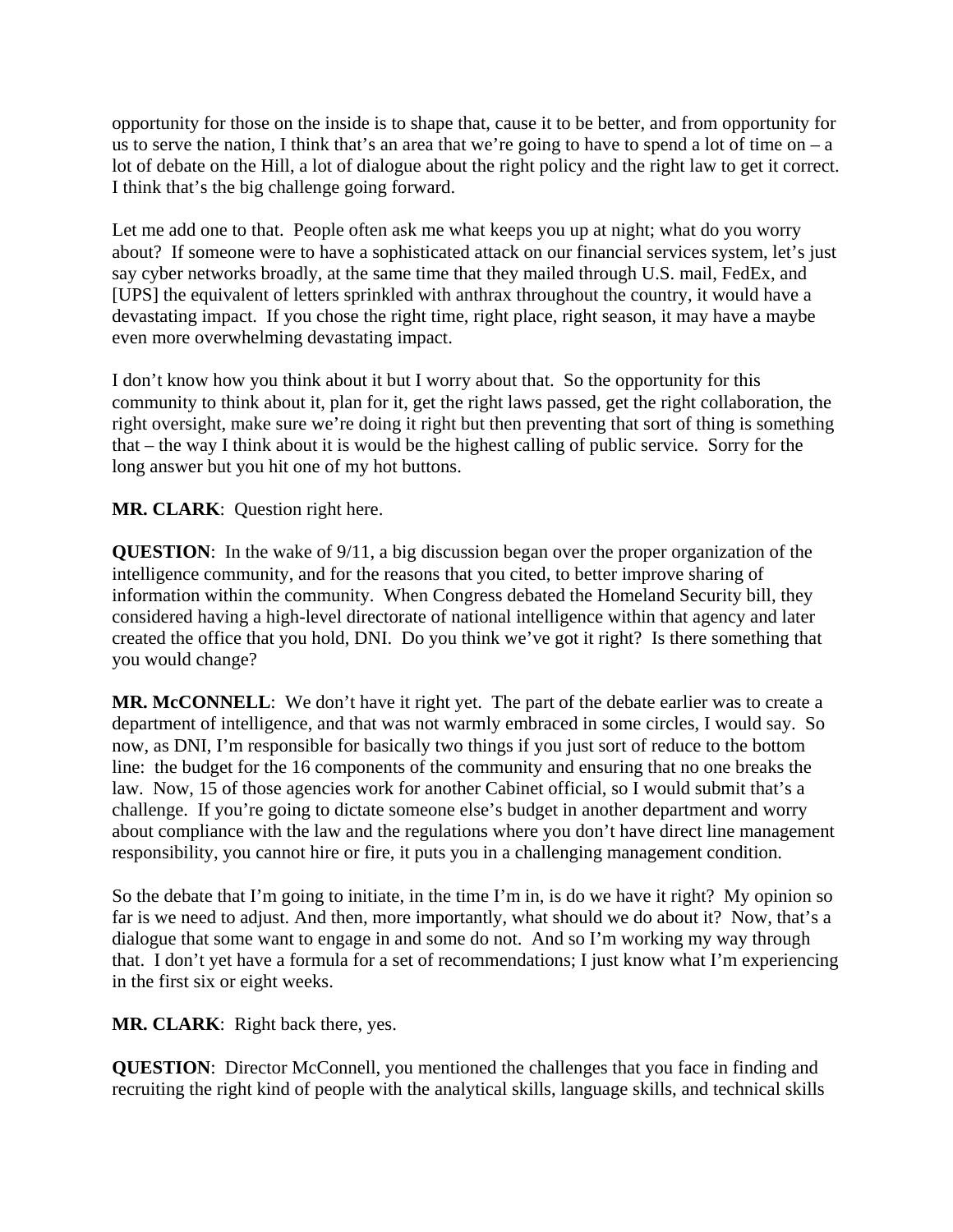to deal with the intelligence issues that the country's facing right now. I wonder, along those same lines, whether you have any concerns about the difficulty and the challenges in the process of getting security clearances for personnel, not only in one agency, but all the agencies of government and the interchangeability of those clearances between the agencies?

**MR. McCONNELL**: Another one of the issues that I'm very, very focused on: being frustrated in industry where I would try to hire someone and have to keep them on my rolls for twelve or more months waiting clearances. It's not a very fruitful situation. A person gets frustrated; sometimes you lose the employee. I have to carry the person's salary and so on doing "happy work," quote, unquote. So I have a great deal of frustration with that situation. What I've stated as an objective is to try to get a commercial model. And what do I mean by that? Some of the financial houses in New York do the equivalent of a top-secret clearance and they do it in about two weeks, some cases one week.

Now, imagine these people who are doing this work in these financial houses are moving billions of dollars, so there's great incentive to be dishonest if you could be successful in skimming or arbitrage or whatever, yet they are very successful in reducing that to near zero. So my challenge to the community – and we're just getting started on this – is to challenge the very foundation of why do we think this way and what's the basis of it? What's the law say? What does the policy say? Whose law? Whose policy is it? And how could we turn this on its head?

I believe if we could adopt commercial models to get people in, we would be saving lots of money, reducing a very high level of frustration. But, now, I'm also responsible for protecting sources and methods. So where I would put the emphasis is not so much on the long 12-month personal investigation, long adjudication phase; I would make that go faster with commercial standards and then I would have some level of audit capability on what people do on the inside. And I think that would be a more effective way to run our community and I think we would better results and I think we would save a lot of money in the process. So we're started on that path. We're in the early stages, and I can tell you, if you're changing a bureaucracy, it's a challenge.

**MR. CLARK**: I think the director has time for one more question. Do we have another question there?

**QUESION**: Hi.

**MR. CLARK**: Oh, right here, yes.

**QUESTION**: Director McConnell, thank you for coming today. How do you see the community's role interacting with Congress, especially in light of a slightly different political dynamic than that of your predecessor?

**MR. McCONNELL**: The community has to interact with Congress; they have the money. So if you think about it from that standpoint, it's in our self-interest to interact with Congress. Congress has a constitutional obligation for oversight, and so this community is remiss if we don't engage them in a positive, constructive way. So, I mean, it's my intent and as part of my